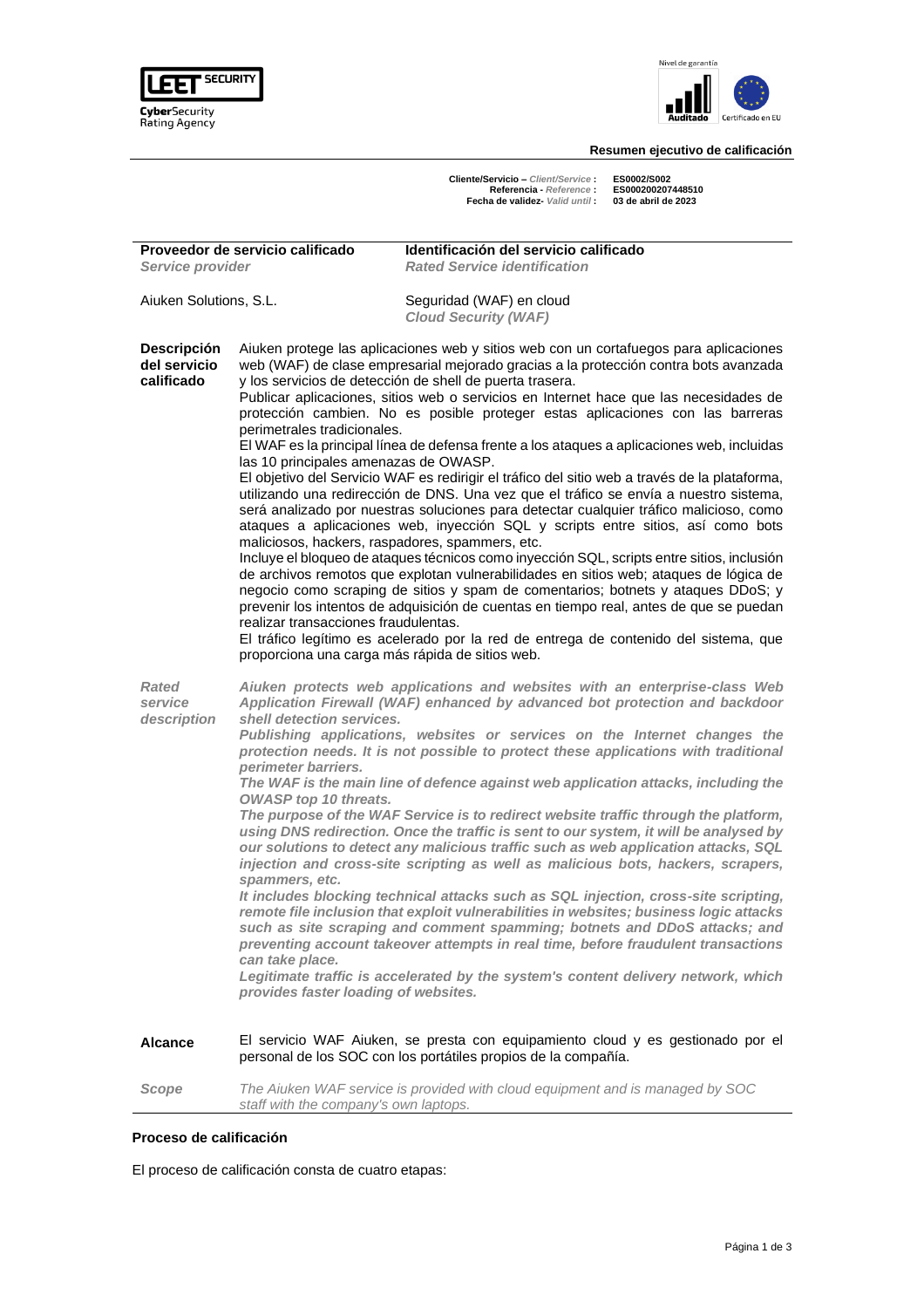



#### **Resumen ejecutivo de calificación**

**Cliente/Servicio –** *Client/Service* **: ES0002/S002 Referencia -** *Reference* **: ES0002002074485**<br>**a** de validez- *Valid until* : 03 de abril de 2021 **Fecha de validez-** *Valid until* :

- Elaboración de la memoria justificativa por parte del proveedor del servicio o realización de auditoría de tercero independiente conforme a la norma internacional ISAE 3402
- Pre-evaluación documental de la memoria justificativa (o del informe de auditoría) y solicitud, en caso de que sea necesario, de subsanación de errores y/o aclaraciones
- Evaluación *in situ* de una muestra de controles incluidos en la memoria justificativa (solo en caso de que no se haya realizado auditoría previa)
- Elaboración de informe final y emisión del sello con la calificación obtenida

Una vez obtenido el sello, se ponen en funcionamiento los mecanismos de supervisión del esquema:

- Canal de incidencias
- Monitorización en fuentes abiertas
- Auditorías aleatorias

Este nivel de calificación se obtiene sobre la base de las respuestas indicadas por el proveedor de servicios en cuanto a la aplicabilidad y, en su caso, existencia de los controles incluidos en la metodología de calificación en su versión 3.0 y las evidencias aportadas por el mismo u obtenidas por el equipo de la agencia durante la revisión *in situ* en las instalaciones del proveedor del servicio.

### *Rating proces*

*Rating and certification process have four steps:*

- *Preparation of a memory by the service provider or conducting an audit by an independent third party according to ISAE 3402.*
- *Documentary pre-assessment based on previous memory (or audit report) and require, if needed, correction or errors and/or clarifications.*
- *In situ assessment based on a sample of controls included in the memory.*
- *Preparation of final report and issue of the label and certification with the rating level obtained.*

*Once the label has been issued, supervision mechanisms come into place:*

- *Incident channel*
- *Cybersecurity online monitoring*
- *Random exhaustive audits*

*This report corresponds to the third step of the rating process and it shapes the final assessment of service*  rating, based on the answers that the service provider has included in the memory about applicability and *implementation of controls included in rating methodology version 3.0 and evidences provided by the provider or obtained by the agency team during the onsite visit in service provider facilities.*

# **Calificación**

El nivel de calificación obtenido por el servicio una vez realizado el proceso de calificación mencionado y su evolución respecto a años anteriores se muestran en los gráficos siguientes:

## *Rating*

*The rating level obtained by the service and the comparison with previous years according to the qualification level after the aforementioned rating process has been carried out are the following:*